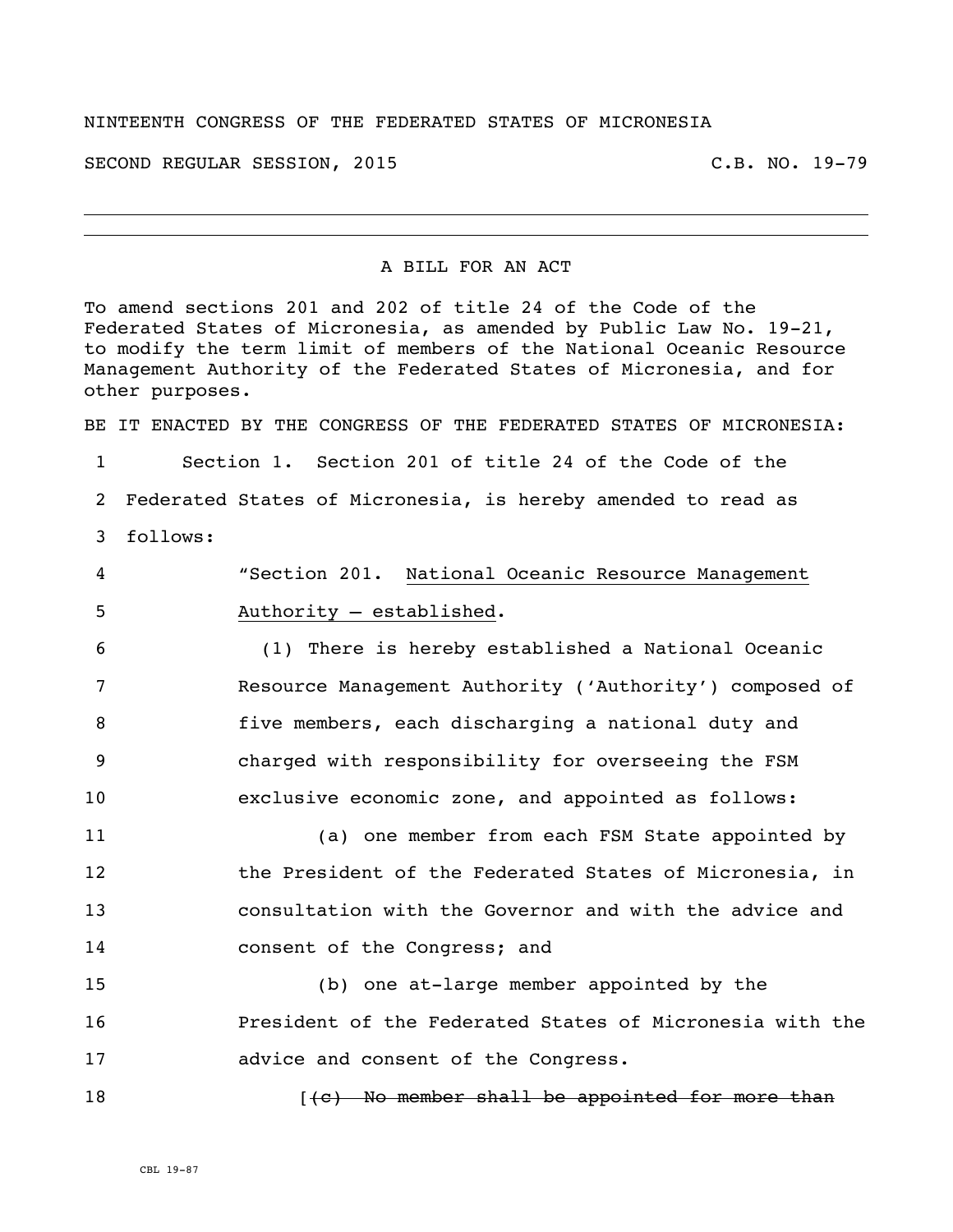C.B. NO. 19-79

1 two consecutive terms after the effective date of this 2 Act.

 (2) No member shall also serve as a member of the Board of Directors of the National Fisheries Corporation of the Federated States of Micronesia or any subsidiary or affiliate thereof or serve as executive director or a member of any board or authority of any entity operating in the states dealing with fishing in the Federated States of Micronesia under an agreement or permit issued pursuant to this subtitle during the term of his 11 membership on the Authority.

 (3) The Authority shall choose a chairman by a majority vote of the members of the Authority.

 (4) The Authority shall meet at such time and place as may be designated by the Chairman or by vote of the members pursuant to any method set out in the Authority bylaws.

 (5) The Authority shall adopt its own bylaws governing the conduct of its business and performance of the powers and duties granted to or imposed upon it by law.

 (6) A quorum of the Authority shall consist of a majority of all voting members. All official business of the Authority shall be conducted by a majority of those members present and voting at a meeting of the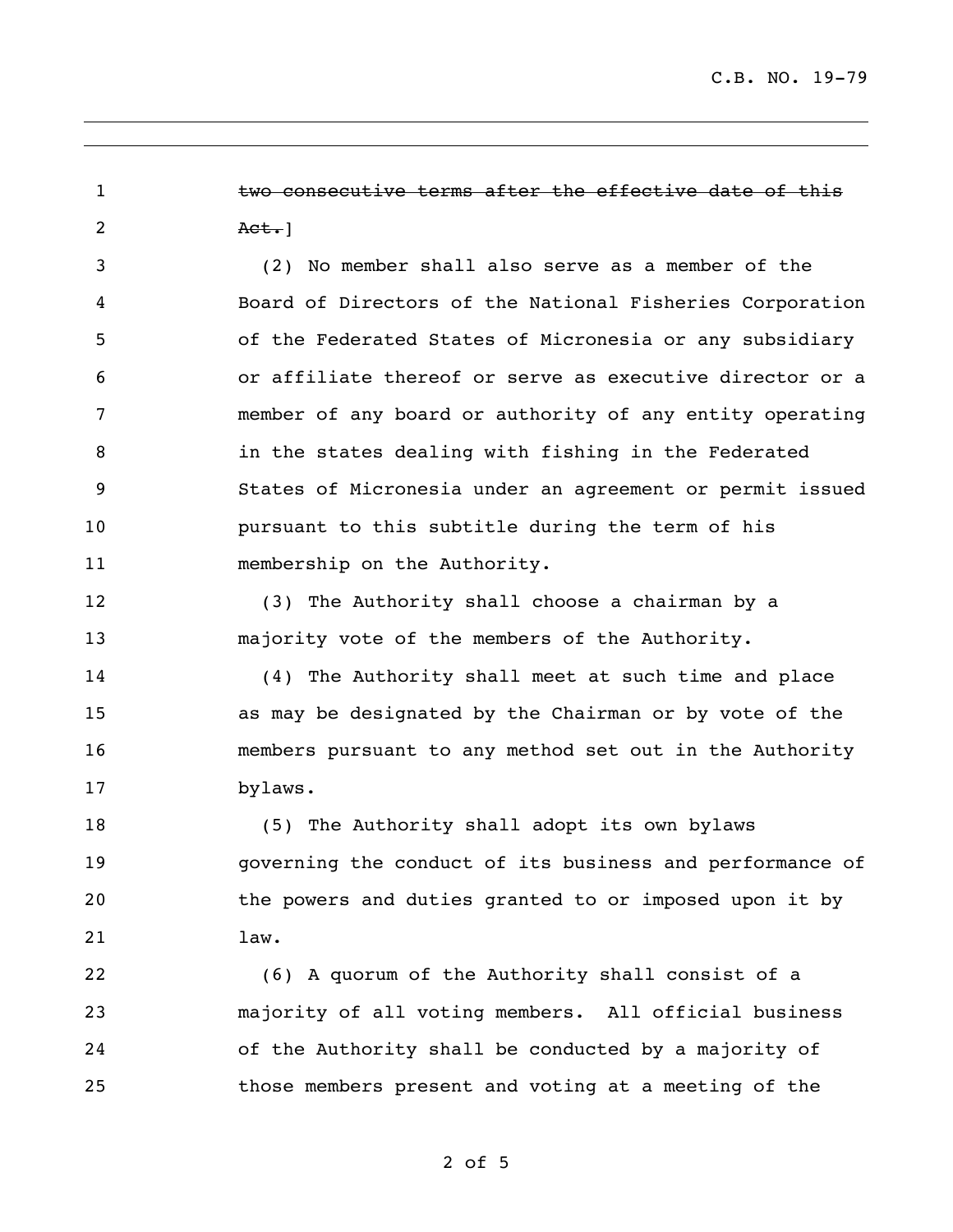C.B. NO. 19-79

 Authority for which a quorum exists, unless otherwise provided by law or the bylaws of the Authority." Section 2. Section 202 of title 24 of the Code of the Federated States of Micronesia, is hereby amended to read as follows: "Section 202. Authority – term of office of members; vacancies. (1) All appointments of Authority members shall be for a term of two years, with possible reappointment for an additional two-year term. The term of office for each member shall commence either upon the granting of advice and consent to a member's appointment by the Congress of the FSM under this act's predecessor legislation, or, for any vacancies existing upon the effective date of this act or thereafter, upon the granting of advice and consent of the Congress to the 17 appointment of a member to fill a vacancy. The rights 18 and powers of a member, other than a member whose appointment is terminated or vacated pursuant to 20 subsection (3) below, shall remain in effect until [the 21 date of the first meeting of the Authority following | the effective date of the terms of office of that 23 member's successor [or for a period of six months, whichever is less]. (2) The Executive Director shall notify the President

of 5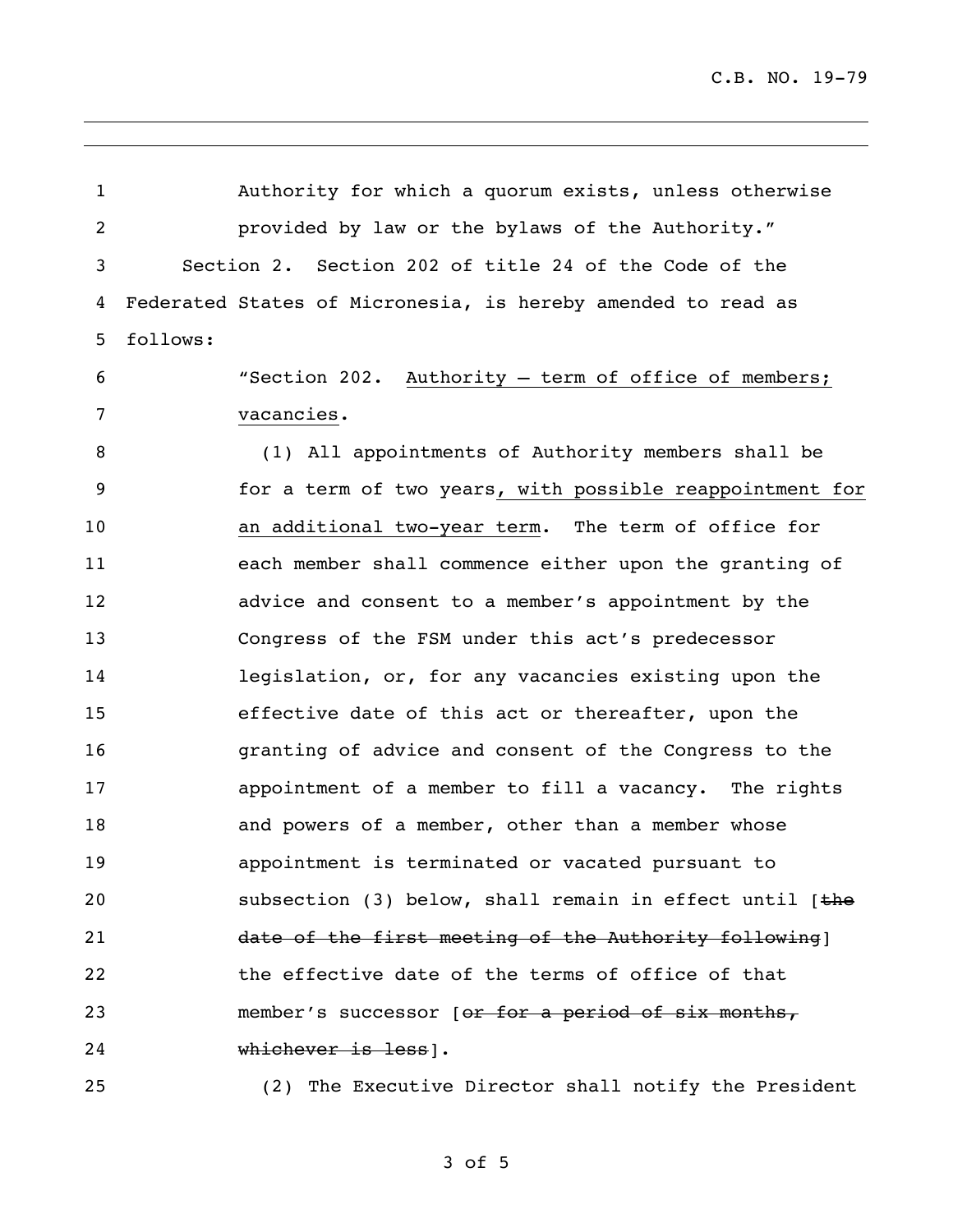of the Federated States of Micronesia in writing of an impending vacancy on the Authority not less than ninety (90) days prior to the expiration of the term of a member and immediately upon receipt of a member's notice of intent to resign or resignation. (3) Notwithstanding any other provision of this

 subtitle, an appointment to the Authority shall be declared vacant or terminated by the President of the Federated States of Micronesia in the event of any of the following:

 (a) submission of a written resignation, signed by the member and delivered to the President of the Federated States of Micronesia;

14 (b) the death or other incapacity of a member;

 (c) absence of a member, except with the written consent of the President of the Federated States of Micronesia or of the Chairman, from three consecutive 18 meetings of the members;

 (d) failure of a member to comply with the provisions in sections 208 or 209 of this subtitle;

 (e) bankruptcy of a member, application by a member to take advantage of benefits available by law to bankrupt or insolvent debtors, assignment by a member of his remuneration for the benefit of his creditors, or a member's entry into an agreement with creditors not to